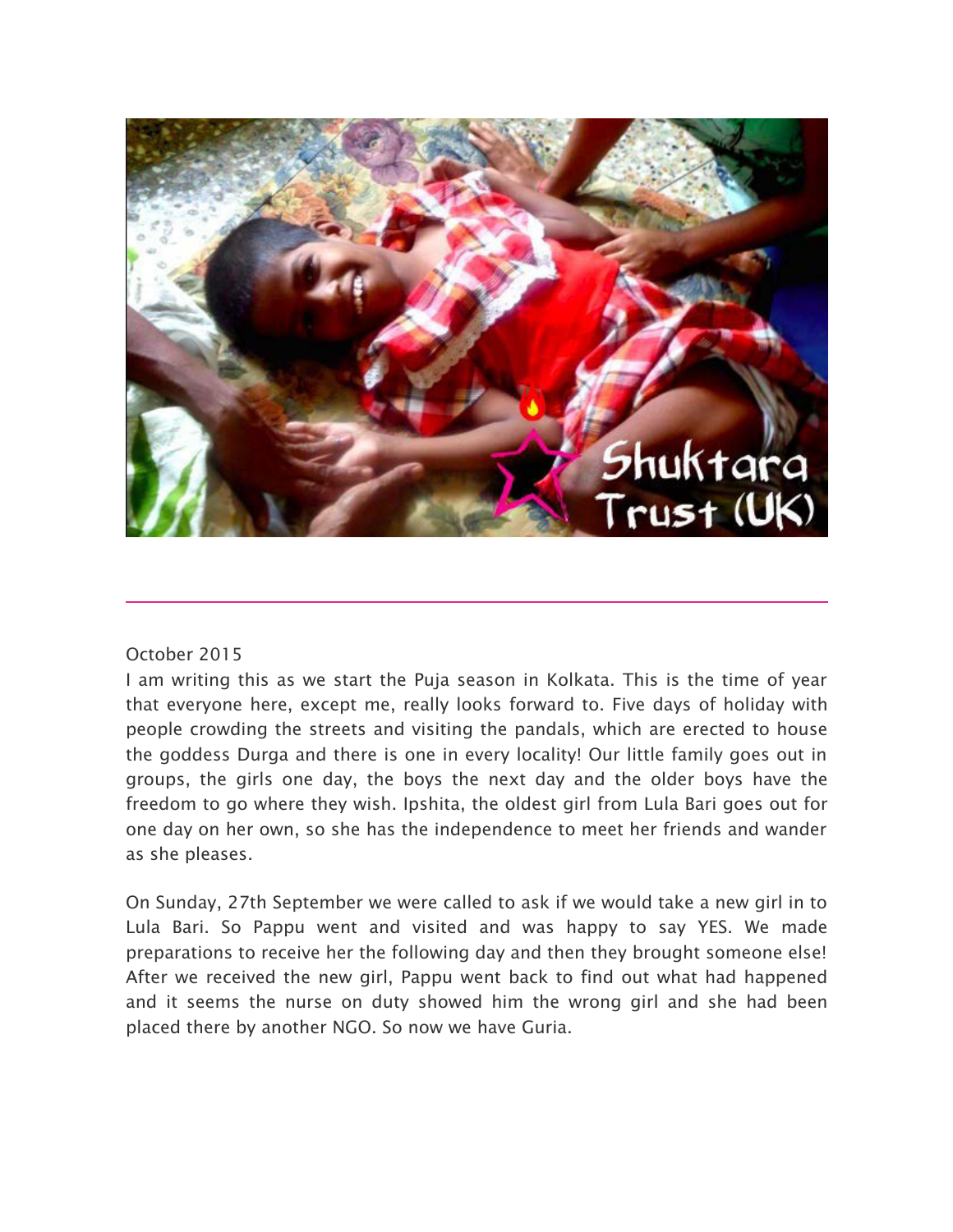

From the Kolkata Police diary on 17th August 2015 it is stated that she was found "lying on the road" in Kolkata 700014 which is the centre of the city. Since then she has been in a night shelter. The medical report states that she is "unknown girl" "mentally ill", but clearly she is as bright as a button. She is eager to communicate using sign language and in my opinion, far more intelligent than the so-called "experts" that wrote her medical report. She is hearing, non verbal and with severe cerebral palsy. We will have to provide 24/7 care for her as we do for Ratan.

We are calling her Guria and have told her that as we do not know her name and we need to call her something, until she can let us know this is not OK – Guria it is. She is already really happy and we look forward to helping her with her education and giving her a safe home here in Kolkata.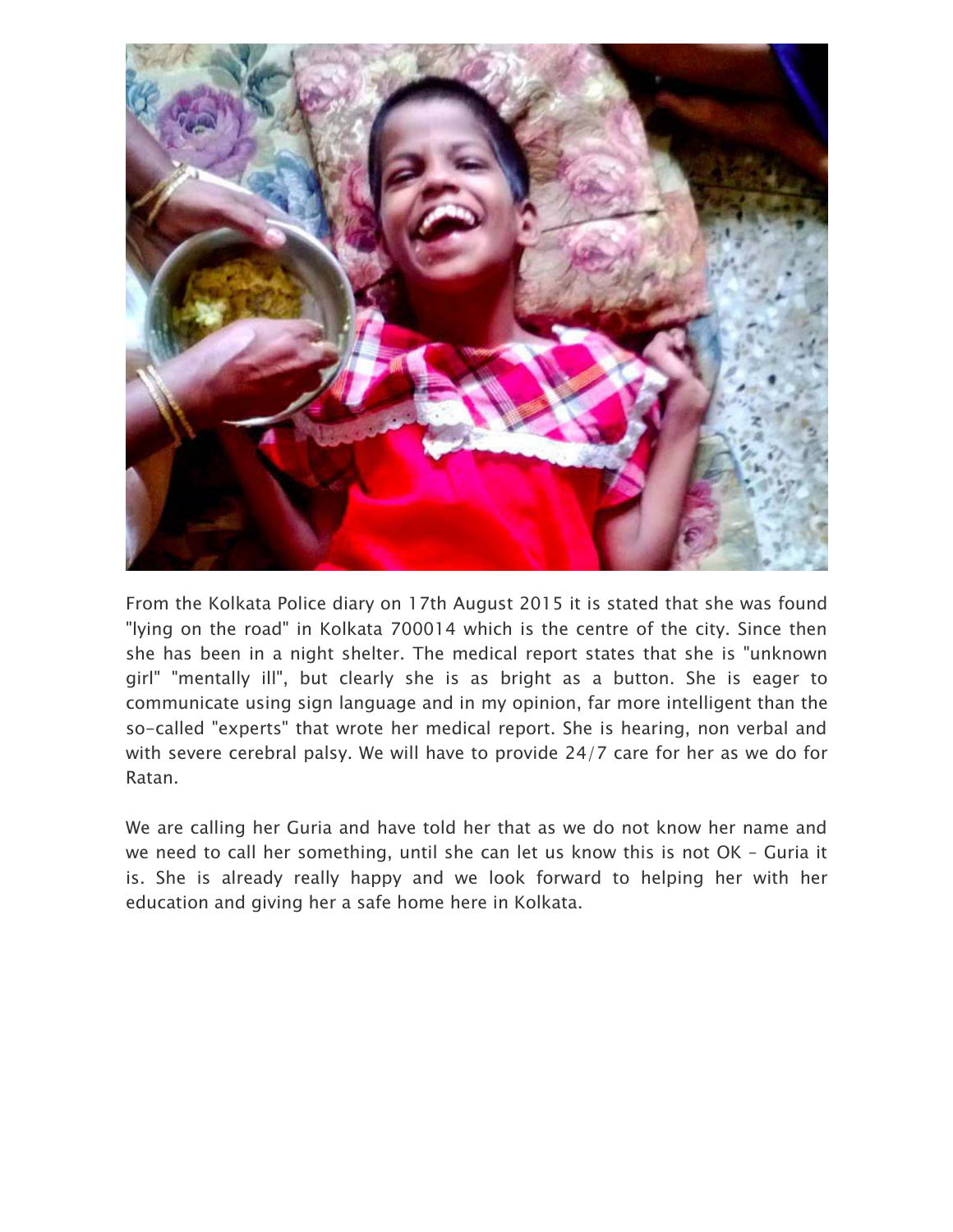

I have a memory of watching a TV programme way back in the 1980's, where people were being asked what they knew was true. It was true that they were in love, it was true that God loved them, it was true that they were there in the studio. They all had lots of different answers and I remember thinking back then that the only thing I really knew with 100 percent certainty was that eventually I was going to die.

With the loss of two friends this year who were both younger than myself and my commitment to the homes here in Kolkata, I have had to make sure that everything is in order so that when I die, any money left in my account ends up with Shuktara Trust UK to pass on to shuktara, India.

If like me, you are thinking of or in the process of making a will and leaving gifts and if you do support our work, please remember shuktara.

For all donations to shuktara you can go to the website: shuktara.org/donate If you want to speak to Sue Tungay, please contact her at: Shuktara Trust (UK) 7 Lily Close London W14 9YA United Kingdom

Thank you David Earp